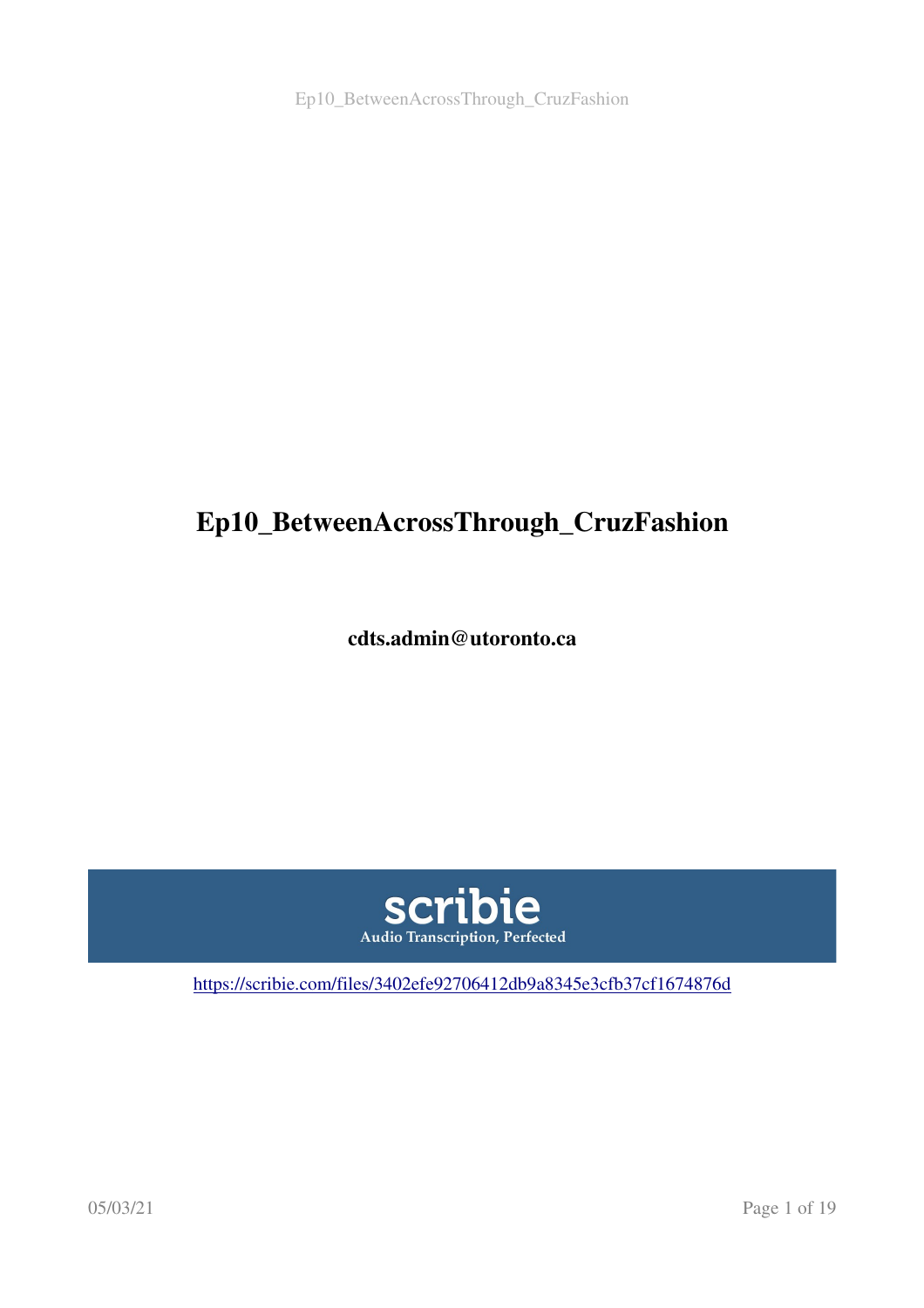## 00:03 Yana Romero: You're listening to Between, Across, and Through.

[music]

00:22 YR: Take a look at the tag on your shirt. Odds are if it wasn't made in China, your label reads "Made in the Philippines." That's because the Philippines is a giant in the global garment industry. And the tremendous scale of production demanded by the west requires manufacturing to do one thing. Move fast. Fast production, fast labour, fast fashion, all to move billions of dollars worth of product from the factory floor to your closet. But to say that Filipino fashion is just fast fashion would be hugely misleading. A long, slow history of Filipino couture exists among the country's powerful and wealthy. An industry that cultivates clients across generations, an industry that is totally dependent not just in the quality of the material, but also the sincerity of the labour. And elite Filipino designers will tell you that every stitch and every fold is intricate, calculated, measured. And to them, slow is magic. Today, Professor Kevin Lewis O'Neill, Director of the Centre for Diaspora and Transnational Studies, sits down with Professor Denise Cruz from Columbia University to explore a world of Filipino fashion. Please join us as we travel between, across, and through.

01:47 Kevin Lewis O'Neill: I'm Professor Kevin Lewis O'Neill. Thank you for joining us. Professor Cruz, I'm really curious. How did you become interested in Filipino couture?

01:54 Denise Cruz: When I was growing up, my mum would often tell me these stories about her life in the Philippines, and her life growing up in Manila. And part of that story involved when she would go to events or she would have events to dress up for, she would go to designers to have clothing made. And it turns out that her brother, at the time, would often accompany her and he ended up becoming a designer, too, actually apprenticing with the designer that my mum would visit. And so my uncle, who is Inno Sotto, is actually a wellestablished and rather famous designer in the Philippines. And so meeting him and getting to know him, I started to have a real appreciation for the work that he did. And one of the things that came up when I would talk to him about his life as a designer... I would ask him, "Have you ever thought of doing fashion elsewhere, fashion other than in Manila." And he would say, "No, I love it here, this life and this work is really important to me."

03:07 KO: What's your earliest memory of your uncle?

03:09 DC: So I was 11 years old, and we went to visit my uncle, and he lived at the time in Malate. We went up this older building up the stairs and into the door. I remember very clearly the doors opening. It was a beautiful room, there was this lush white couch and there was this beautiful screen, a wooden screen in the background. And then he had fashion books on the table. And he is a very glamorous figure, when you meet him, he's clearly someone who knows style and fashion. He's wearing... His standard uniform is a crisp, white shirt, he has long hair and a ponytail. And we met with him and he learned that I wanted to do... I like to draw. And so he had me draw for him. And at the time I was interested in drawing people. And so he sat down and looked with me and we sketched together. So that's my first memory of my uncle. And only later on did I realise that where I met my uncle for the first time was the room that he does meetings with clients. That was the actual space where he will do an initial meeting with a client. And the more I began to understand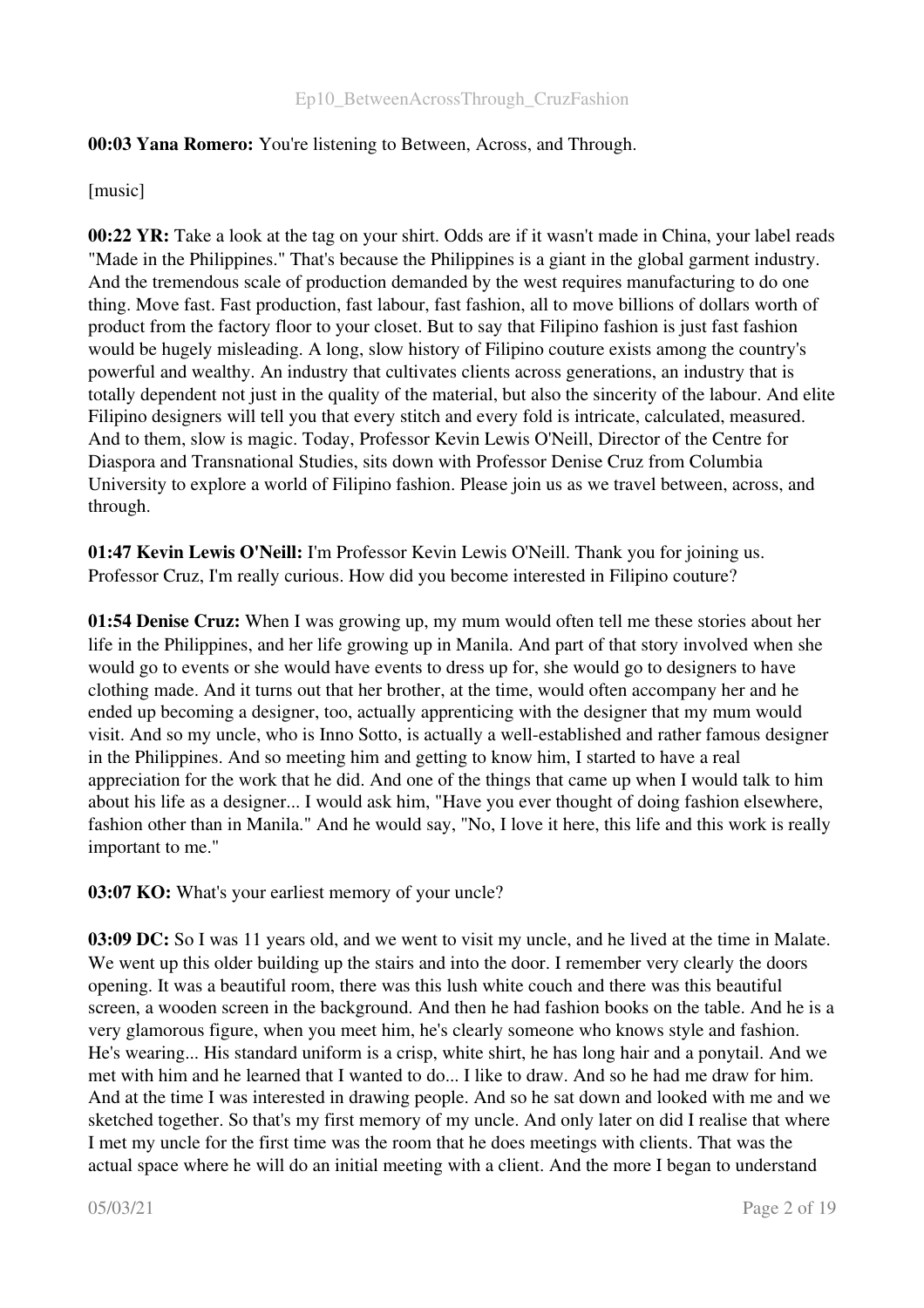his story and his career, the more I also began to see how complicated and fascinating and interesting the world of Filipino couture is.

04:38 KO: This research seems so disruptive against what the general public might think about when they think about clothes from the Philippines, which I think the general population would think or media will think about made-to-order or mass-produced clothes, but this seems entirely different.

04:55 DC: That's true. The primary way that we think about purchasing clothing in North America and about "Made in the Philippines" in general is what's called off the rack, or now, online. But anyway, it's ready-made, standardised sizes. And for a long time, the Philippines has been essential to garment production. It's now been displaced by other countries where labour has been cheaper but what would happen would be a company would have the clothing made in the Philippines and then it would be exported out of the Philippines under that company's name. That isn't the model that I'm interested in. So the model that I'm interested in is an elite model of fashion production in which what happens is a designer meets with an individual client, they together will work on the design, the client will participate in multiple fittings, it will be a long timeline in terms of production. And then eventually the client will have the garment.

05:57 KO: It seems like incredibly intimate labour where the relationship, I assume, is absolutely essential between the client and the designer.

06:07 DC: Yes, absolutely. And that's really important for the production of the clothing. And so what a designer, for example, what designers tell me when I ask them about their business, they say that one of their favourite things about it is working with these clients sometimes over decades and sometimes through generations. So a designer will have an individual client and then eventually maybe he'll end up designing for that client's children and their children's children. And you have these designer-client relationships that have extended for quite a long time. But what it means in terms of the production of clothing is that there isn't a sense of a brand that you might get with Global North fashion. So the idea that a designer or a design house like Dior, for example, or Chanel will have a designer working behind to create the brand. Here, it's a designer and an individual client. And so it creates really interesting questions, I think, both in terms of the clothing that's produced, but also the labour that's involved. So it is a really intimate process in which they're going back and forth to observe a fitting. It's fascinating because the fitting, in terms of the actual discussion of the dress, one designer described it to me as, "We talk about the dress for five minutes, the rest of the time is talking about the life."

07:30 DC: And they'll talk to them about their lives, about their health, about, "What is your child doing these days?" It's kind of very back and forth, friendly engagement a lot of times with their closest clients. So it is a form of intimate labour. But it's also an interesting version of intimate labour because if, for example, other kinds of intimate labour, you don't really see the labour. So the labour is displaced or the labour is rendered invisible. Here, with the designer, one of the first questions that a woman is often asked when she attends an event in one of these gowns is, "Who did your gown?" Or, "I love your gown. Who did it?" And so the designer's name becomes circulated attached to the gown even though there's not a corporate brand attached to it.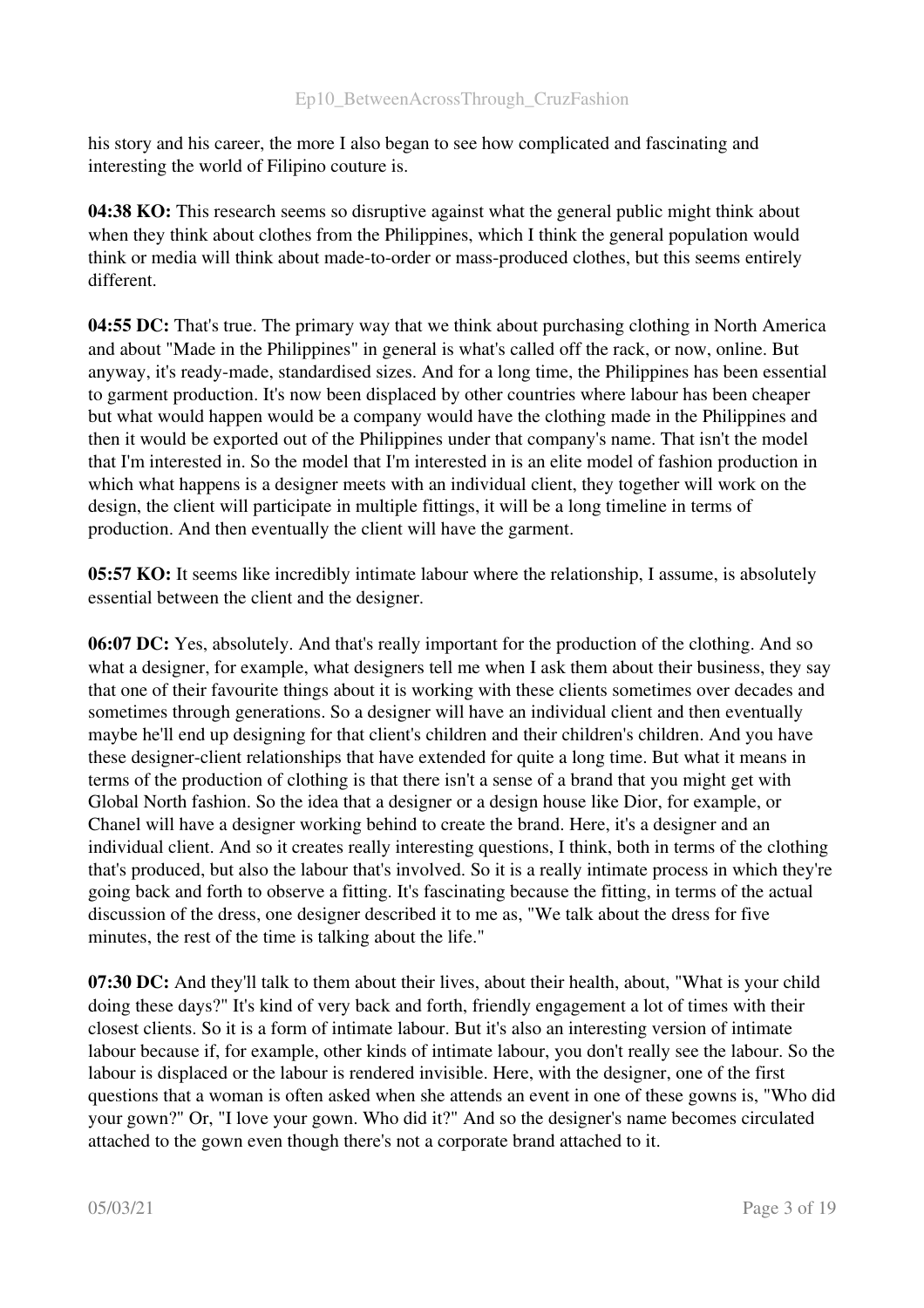08:18 KO: But with that kinda labour, there's also a heightened level of risk. If the production time takes so long and if the relationship is really dependent upon the designer and the client, the end product, does it ever not meet expectation?

08:33 DC: There is a high level of risk for the client. And so that's why a designer's reputation, a designer's connections or recommendations from another client is very important, and it's something that's very carefully guarded in that way. There are all sorts of things that can go wrong. So, for example, a lot of them contract with brides who for this one day can and are interested in spending quite a bit of money in terms of Philippine pesos for their gown. And so for that situation, there's a high level of risk because you don't know what the dress will look like until the day you put it on.

09:13 KO: Until the day they put it on. Oh my gosh!

09:14 DC: The day they put it on. Absolutely! So what happens is you go through the series of sketches and you do three fittings or so, usually. And usually what's involved is you do a sketch in conversation with the designer and you agree. And you talk about materials and embellishments like beading or lace, for example. And then what happens is they create the liner for the gown, and then the bride or the client will try on the liner. So that's the initial inside architecture of the dress so that they have a sense that it's going to fit. But then after that, then you might do a secondary fitting, but not when it's finished. So the actual completed gown often is the day itself or very close to the day itself. So although, the way of doing fashion in this way has lasted for decades. It was happening before World War II, but the really the height of the fashion era that I'm interested in is right after World War II to the present. It's beginning to change and shift because now, clients, they are becoming interested in the idea of, "Maybe I can just try a dress on." So there were these events where I would go to where I would say, "I love your gown. Who designed it?" And women would say to me, it's whispered with a little bit of embarrassment, "Actually, I bought this gown off the rack."

10:41 KO: So what is... I think that's great. But then so popular in North America is this show, Say Yes to the Dress, which is this tremendous ritual of women shopping for, I guess you'd call them prefabricated dresses. I mean they're already made, they're on the rack. And sifting through and trying to find some sorta emotional connection with the dress itself. But with Filipino couture, that connection's not with necessarily the dress itself, but with the designer?

11:08 DC: Absolutely. So you're not saying yes to the dress, you're saying yes to the designer. The burden for the designer is being able to craft a level of trust with the client to see if the relationship itself will work, to see if it's something that can be tenable over the course of the production of the dress. For the client, the client has to decide, "Is this really something that I want? Is this someone that I can trust? Is this someone who is making me feel good about the process of being able to purchase the dress?" So some of the most amazing fitting sessions or some of the most amazing designer-client interactions I observed were the ones in which a designer was very skilful at being able to craft this relationship in a short amount of time. "Trust me because I'll make you look beautiful on this most important day of your life."

11:54 KO: But does the designer ever play hard to get? So for the most successful designers, I'm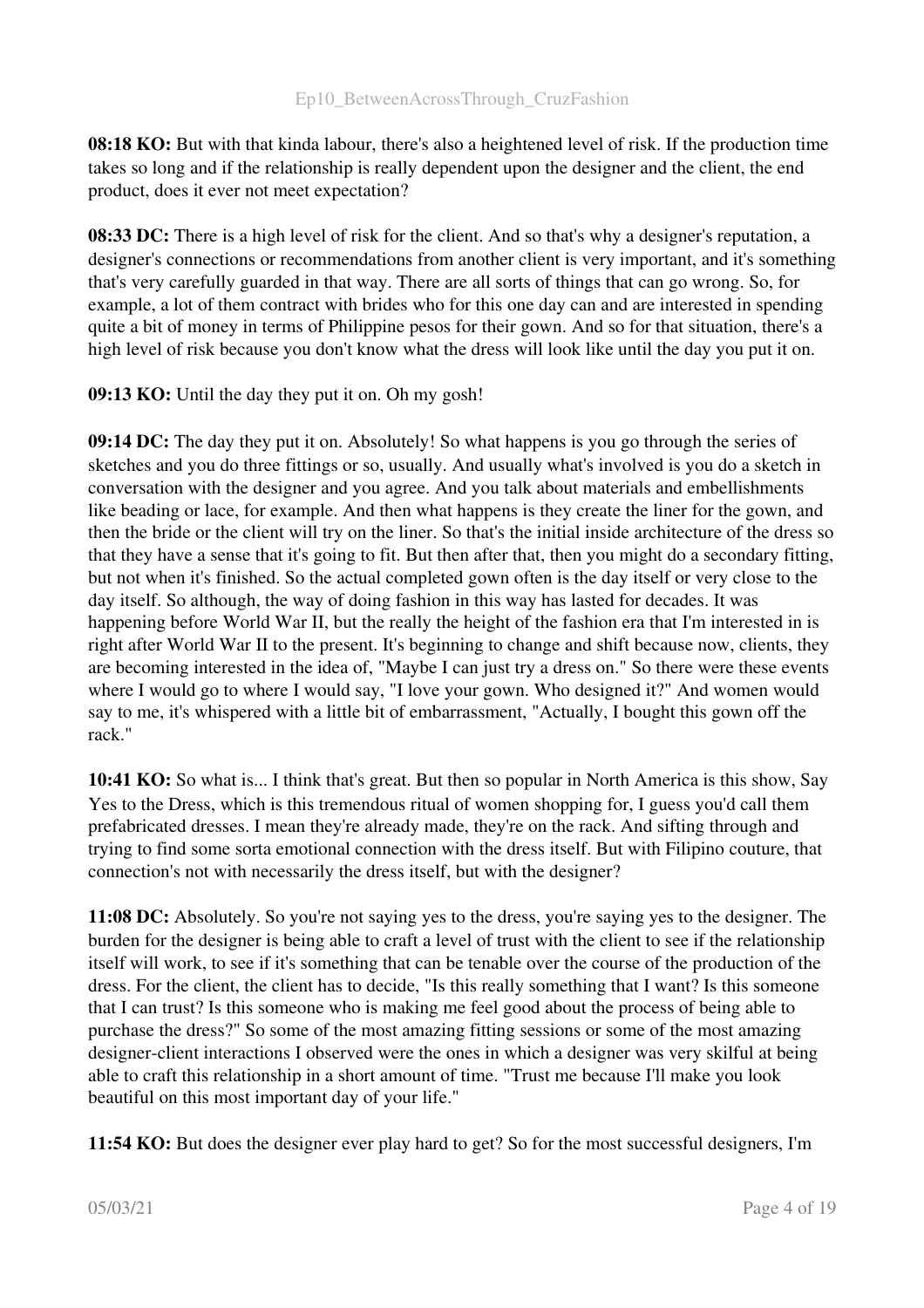sure they don't have to drum up as much business...

12:00 DC: Yes, they don't have to.

12:00 KO: And they can be quite selective. So is the audition both ways?

12:05 DC: Yes, the audition is both ways. So over the course of the work... I interviewed a number of designers at all tiers, and so some of the most established to people who were just starting out. You're right, for the most established designer, the name itself is enough and they can just charge whatever they want. Hundreds of thousands of pesos. So in terms of the audition being for the designer and the client as well, yes. The newer designers are the ones who are not very established, even the ones who are mid tier, they do have to talk about the procedure to woo a client, in a way, to make their work seem desirable, to make them seem trustworthy. I saw someone who was quite masterful at this, and he said to the client, "You can make your decision, just make it. Now that you have all of the material." And then he paused and said, "Well, don't wait too long because it's possible that I won't have time."

13:05 DC: And at the same time, he's also saying to the bride, "Well, it'll be just me overseeing your dress the entire time. I'm going to give you highly individualised attention." So he would have to walk this very fine line between saying, "You're gonna be at the forefront of my mind, but also, well, I'm in high demand."

13:27 KO: And these designers have, I assume it's an apprenticeship model, where people are working or training under the main designer. And so there is a shared labour. So does the main designer do the bulk of the labour?

13:41 DC: It depends on what kind of or how much business the designer has. But a lot of times, a designer in the Philippines often describes their work as being a one-person show, where they do the marketing, and the client relations, overseeing the production of the dress, and the creative design itself. So often what happens is, they will meet with the client and they will draw the design. And then what will happen from there, the process is it will then go to their patternmaker. And that's someone who will create or construct the actual patterns from which the textiles will be cut. So from there, it'll go to the cutter, and from the cutter, it will go to the sewers who will construct the dress. And then from the sewers to the people who are beading or doing the lace work. And then from there to the finishers, who do the final touches in terms of the seams.

14:32 DC: The designer, it depends upon how much business the designer has. So the more established designers, they do have a team of people doing this. And some of them, they've been working with their team for quite a long time. But people who are just starting out, it's just that person and the sewer. And they're doing that actual construction of labour themselves. And so for that kind of the designer, that designer, part of their sales pitch is, "It's really me. I'm really doing everything. You are seeing the person who's going to do every single part of the design. I know how much needs to be done. I will be there on your wedding day to help you put it on." So this is something that, for a younger designer, they often highlight.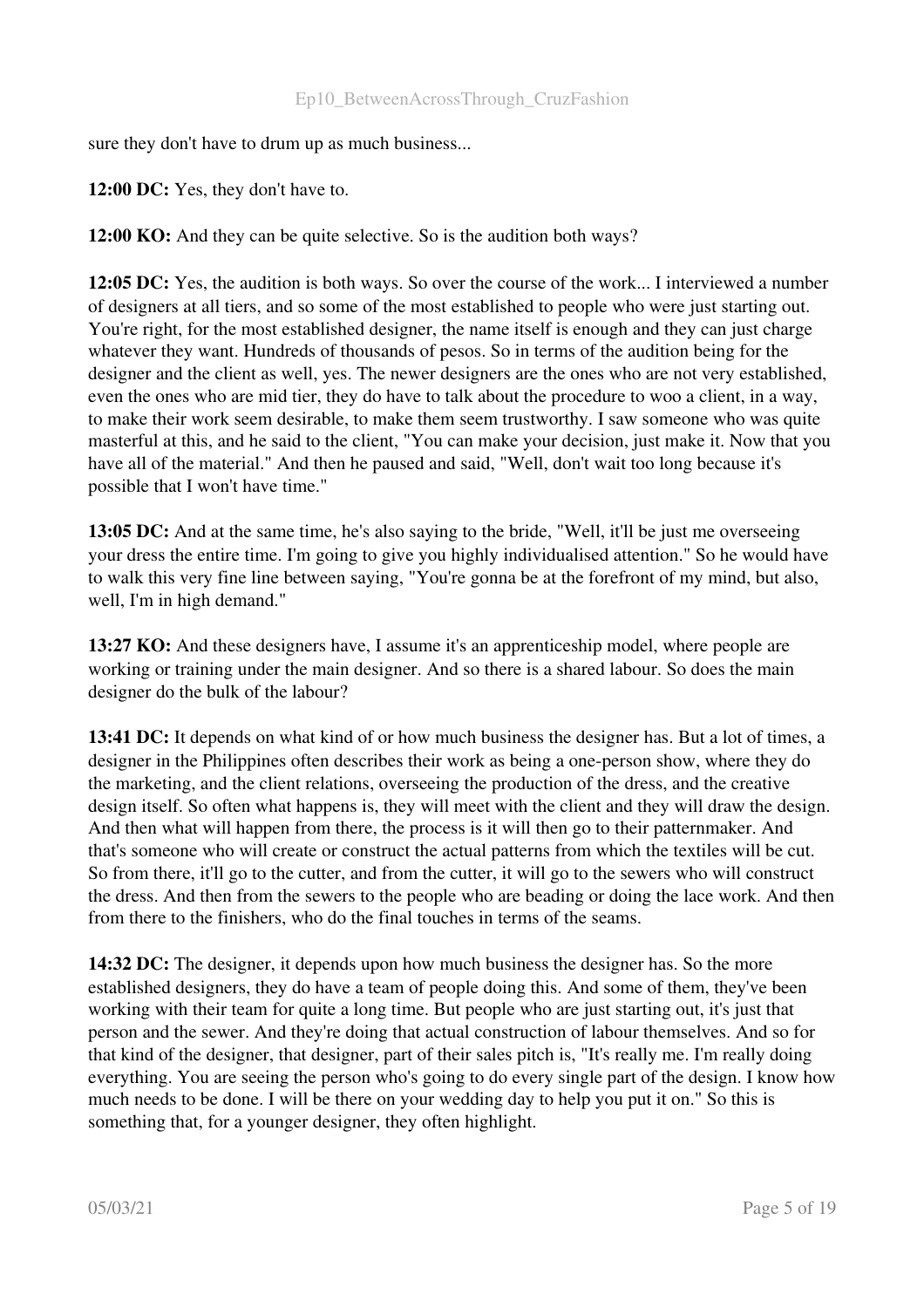15:16 KO: It's amazing. And so returning... You had mentioned your interest in post-World War II in the industry. What shifted, or why is that an important marker in the industry?

15:30 DC: In general, post-World War II is seen as an important moment in global fashion. And usually the way the story is often told is, 1947 and Christian Dior, and the pioneering of the new look as reinvigorating post-war interest in fashion, in general. So that the kind of inspiring this conversation about what it meant to be fashionable or the idea that after the war, people were going to pay more attention or be able to pay more attention to dress. What's fascinating about that is in the Philippines, 1947, the exact same year, this is the year that a young designer named Salvacion Lim opens up a boutique in Manila, and also, I think, was pivotal to changing the nation's relationship to dress, because she becomes part of a large scale, post-war fashion frenzy in the city.

16:25 KO: And who is she? Last name is Lim?

16:28 DC: They now call her Slim. Salvacion Lim Higgins. And she is a Filipina designer who becomes immensely popular after the war. And there are other designers who are often talked about in this period, Ramon Valera, for example. But Slim Higgins is really interesting as a model because she starts this boutique. She becomes really affiliated with this idea of couture. So the word couture as a reference point or how people describe fashion, that really picks up in the 1940s and 1950s, in part because of an interest in French fashion filtering into the Philippines, where people actually start claiming the name and title of "couturier." And one of the things that happens in the 1940s is that the newer elite of Manila become very interested in reclaiming the social life that was in existence before Japanese occupation and with the end of the war.

17:28 DC: So Manila is rebuilding after the war. The 1950s is often talked about in the Philippians as being this... Very nostalgically, as being this high point of what Manila once looked like. But at this time, fashion becomes a moment of cultural fascination. There are multiple fashion shows a week. It's something that the government is really interested in, in promoting, they wanna promote the textile industry. All of these things are happening at once.

17:54 KO: And then so in the 1950s, after World War II, couture becomes a recognisable industry. But at the same time, it seems fundamentally different than what's happening in Europe or North America.

18:08 DC: Well, I interviewed this designer, and one of the first things he said to me just as we were sitting down in his office was, "What's fascinating about Filipino couture, Filipino fashion, is that we're still operating the way we did in the mid-century." And that's not the case for Europe and North America. So the model, for example, when Christian Dior was actually creating fashions was that he would create a collection, a select number of buyers and clients would be invited to the fashion show, and they would see the designs, and then it would be made for them. That was happening in the Philippines. The big change that happened was the shift to ready-to-wear in the 1960s and on, when now, the bulk of fashion is really about readymade clothing rather than this look.

18:57 KO: So in the 1950s, you have the Philippines excited, and the government supporting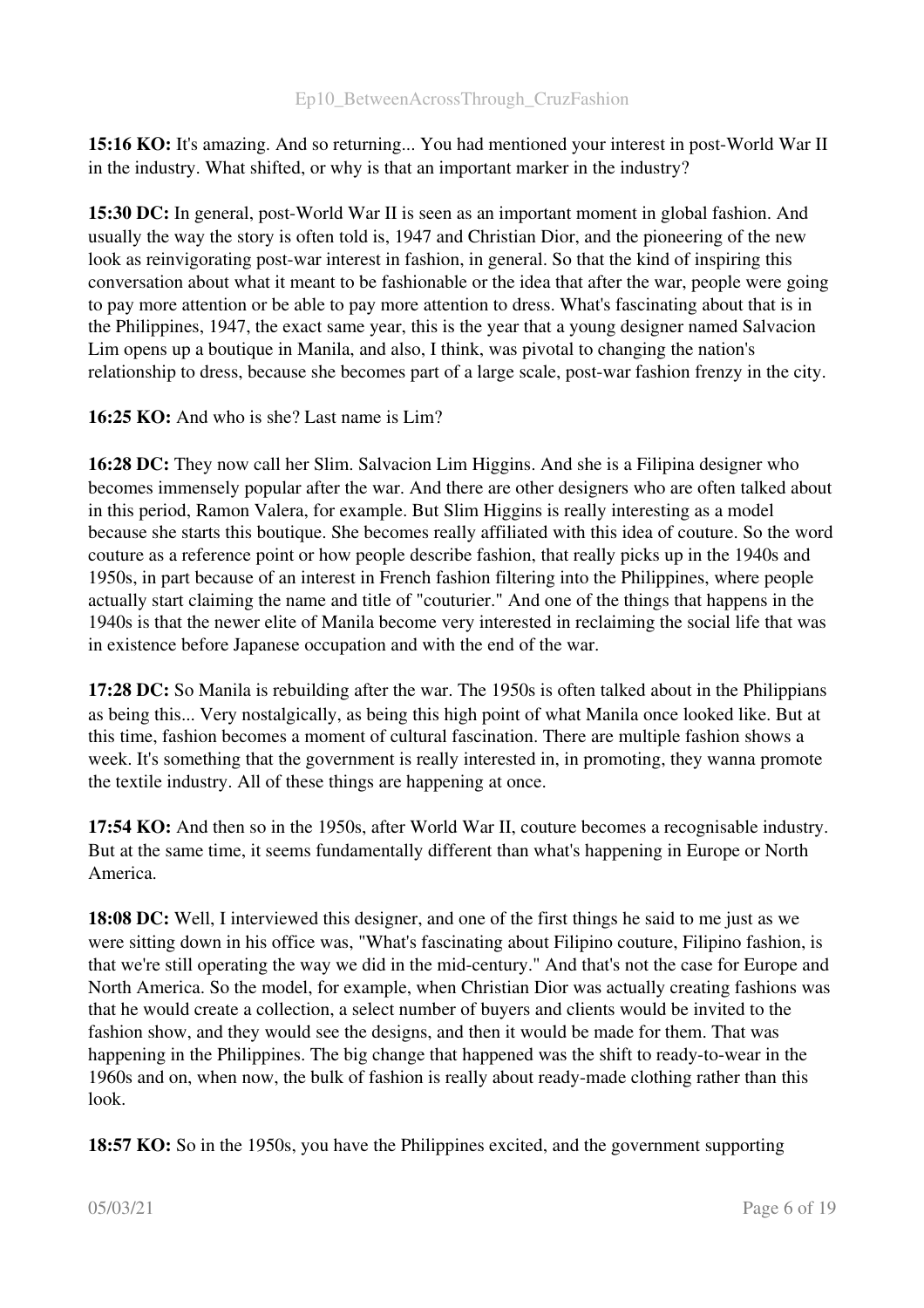fashion. Though it seems like from your research, there's a sense that, in the Philippines right now, couture is largely unregulated, not in a way that's regulated here in Canada or in the United States.

19:14 DC: Right, it's not formally regulated.

19:16 KO: What does that mean, "it's not regulated?"

19:17 DC: What that would mean, it's structurally different in that if in other countries in the world, you have either recognition or regulation, institutionally, of things like textile production or of things like being able to call yourself a couturier. What I mean is I could, for example, go there, set up an Instagram account, say that I'm a designer, promote myself. There's a way in which I could try to attract clients that way, but no one would be able to say... If I said, "I'm a couturier." No organisation is going to say to me, "You're actually not a couturier, you're not able to claim that title." So there are all kinds of people at all different levels who claim a couturier, whereas couturier in France, for example, it implies something very particular, primarily handmade, a certain number of collections per year, the commitment to certain artisanal practices. You have a long history of fashion institutions in fashion schools, you have fashion archives.

20:22 DC: So for a long time in the Philippines, in terms of fashion, you didn't have these things, so while the government was really interested in promoting fashion in the Philippines in the 1950s and '60s, that fell away once there was a shift to export processing. So once you become interested in labour as the primary export model, then what ends up happening, or what has ended up happening to the fashion business there, is that you don't get that government promotion or sponsorship. So when I talk to designers in the Philippines, a lot of what they say is what they wish for for the future of Filipino fashion is to have more government recognition that this is an important part of the Philippines in terms of its history of art and creativity and design. What if we were to shift the idea of "Made in the Philippines" as not being about cheaply made objects or clothing, but rather something that was really an example of elite production.

21:26 KO: So the government shifts towards made to order, or mass-produced clothes because it's better for the GDP, it's better for the economy. And then what slowly gets less invested is this couture as a national treasure. Is that...

21:44 DC: I think that's  $a_{\cdots}$ 

21:45 KO: 'Cause some of the research seems... Part of it seems to be a deliberate attempt to cultivate a certain kinda appreciation and history of this industry.

21:57 DC: Absolutely, and I think in part because the world of Filipino fashion is poised, I think, on the edge of a transition a little bit, or it seems somewhat precarious to me now in light of what is going on elsewhere. So a lot of people in the Philippines, I think, would be quick to correct us and say that it's not an industry there because industry implies regulation, that they would instead call it artisanal practice.

22:26 KO: Does that mean, in terms of it's not regulated, do you see examples of designers coming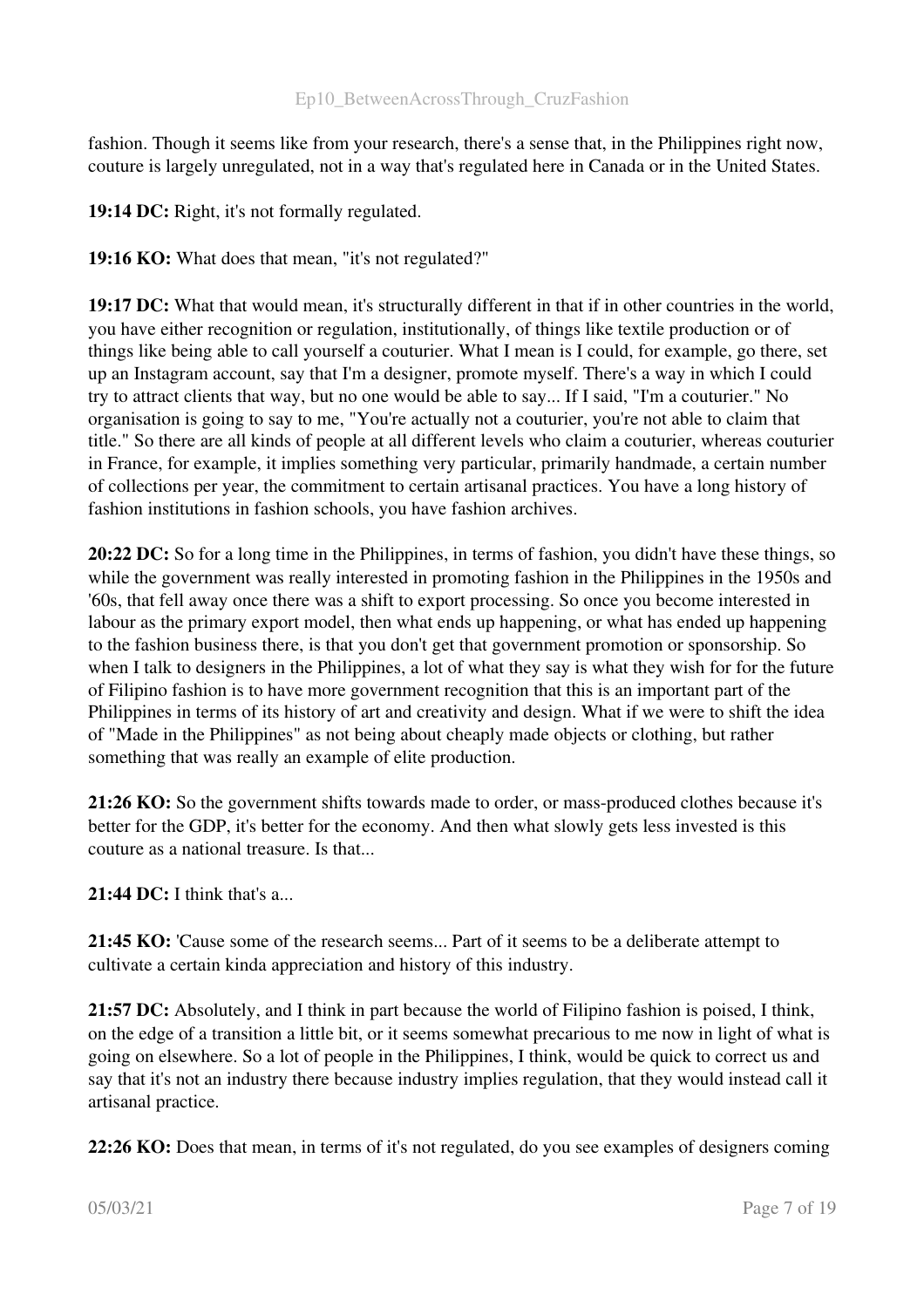from outside the Philippines to try to participate or is it so closed off that it's really difficult to get in unless you know the system?

22:42 DC: Well, I think that most of the designers are actually from the Philippines themselves, because they're familiar with the practices. When I say that the fashion in the Philippines, the reason why I want to promote it and to recover the history or to tell the history of it, is because I think that as people start shopping elsewhere... The attention for fashion is shifting, and what is important about promoting fashion for me is that there's this long, beautiful history of people who have created these really stunning gowns that are wearable, but I think also function as art objects, and there's a whole set of practices. So some of the designers that I've talked to who are thinking about retirement, a number of them think about their desire to teach or to start a school, in part because they wanna craft these techniques that they see as no longer in circulation.

23:42 DC: There's a whole artisanal practice, I would talk to designers and they would say, "There's a pair of sisters who for a long time have crafted these beautiful silk flowers that we used to use for embellishments on a dress. Those sisters are very old now, but they're seen as the last people in Manila who know how to do this kind of craft, what will happen to them?" So you have this history of people who make beautiful things in competition with, say, a generation of people in the Philippines who don't wanna take up that practice because instead a job at the call centre is going to make so much more money for them than doing this kinda work.

24:21 KO: There's such an interesting inversion here. So as an anthropologist, I oftentimes think about or read about things like cultural survival, which was this moment in anthropology about making sure that languages that were going extinct should be documented, and cultural practices that should be documented. An interesting inversion here, is that the artisanal cultural practices here aren't from "below," if we're doing this kinda spatial metaphor of class structure, but actually quite elite and from above. And you have, for, lack of a better word, global capitalism really putting this artisanal labour at risk.

25:02 DC: Yes, and I think that's one of the most fascinating things about the work for me is I think a lot of times as scholars, or at least in scholarly production, there's a little bit of discomfort with talking about the elite, especially in relationship to capitalism. That, for good reason, we've looked at the ways in which global capitalism and the production of objects or consumer products has affected labourers, and that's been really important, and certainly for the Philippines, a lot of really important and interesting work has been done about the exporting of labour. So I'm thinking here of phenomena like domestic caregivers or nurses, the idea that Filipino citizens go out and care for the global north.

25:45 DC: But the world of Manila couture is fascinating to me, in part because here we have a group of men and women, many of them, who I would identify as queer men and women who have become involved with the elite, have been essential to that power structure in Manila. And so what happens when you shift the stage in terms of labour from the traditional notion of labouring bodies for us to instead more elite producers? What happens is you see a whole new set of archives and subjects that weren't formally visible. What happens is you see this group of, for example, gay men who are really essential to making some of the most powerful women in the city look beautiful. And in the Philippines, looking beautiful has had a long history of actually manifesting political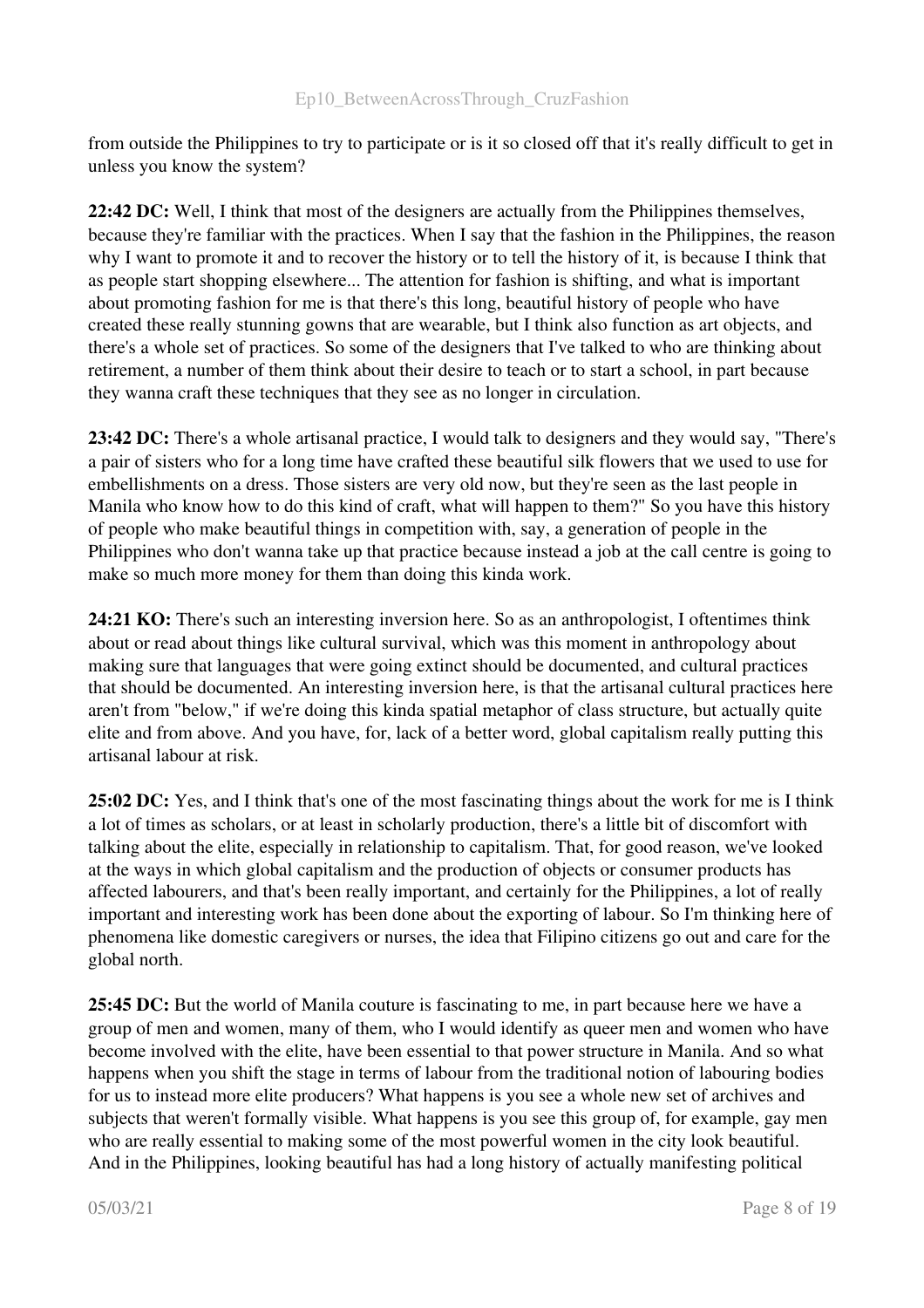#### power.

26:34 KO: Of course. And in the Philippines also, which is with my understanding, a strongly dominant Catholic culture, couture becomes an arena where gay men can articulate their professional ambitions, it seems.

26:46 DC: Absolutely, and so you have designers, for example, saying, "I became interested in fashion in the 1960s." They would see, in the 1960s, fashion became a place where they could craft their interest in art. Designers talking about, "When I was younger, I used to love to make clothing and paper dolls, or I was interested in beauty. And my parents instead maybe wanted me to major in something else, in business or in the sciences." We have that even with contemporary designers now, where fashion becomes a space for them to be visible in a new way. Now, the history of queerness in the Philippines is different from that in the global north, but what is important is that they're still marked both in the print archive and in the memories of the people who talk about that era as being gay.

27:39 KO: And so much of your work for me sounds like an effort to wrestle with questions of temporality. And so earlier you were speaking about these questions about fast production and slow production, and people maybe not having the attention span right now to engage this kind of artisanal labour. What are some of your reflections on this notion of temporality, and is it a question of just attention span? And then the expectations of these consumers have changed so radically because of other structural issues?

28:13 DC: Yeah, in terms of temporality, I think I would start, or I would ask people, "Do you feel pressure from things like global fashion from China or fast fashion? And I really remember I had the conversation with a journalist who has been covering fashion for a long time, and she said something that I've really been returning to in the course of writing. And what she said was, "You're saying that because you're not from here. The thing about Filipino fashion, or fashion design in the way that we do it here, is that it's always been like this, and it will always be like this. So despite fast fashion, global fashion, Asian fashion, whatever... Well, whatever these developments are, Filipino fashion will always be here." And I found that really fascinating as a disruption of what I had assumed would be... Even now, I talked about it as being somewhat precarious.

29:09 DC: In the end I differ with that journalist, but one of the things that I find so useful about the statement, "Filipino fashion has and will always be there," is the idea that Filipino fashion has sustained and been present, has weathered the storm of globalisation in really interesting and unexpected ways, in ways that we wouldn't think of. And that's really fascinating to me, is to think about rather than, for example, the way to survive in fashion today is to create fast, quick runs of clothing that's going to satisfy a customer who is constantly looking for a new trend. No, the way to survive and sustain in fashion is to craft a close, intimate, personal relationship that will extend through decades and through generations of a family. It's a completely different way, I think, of approaching, for me, globalisation and its effects on time and labour and incidents.

30:10 KO: And it completely reaffirms your statement that the designer's name is critical here. The entire industry rests on that intimate relationship, multigenerational relationship, which is the designer's name. How is it working with the designers?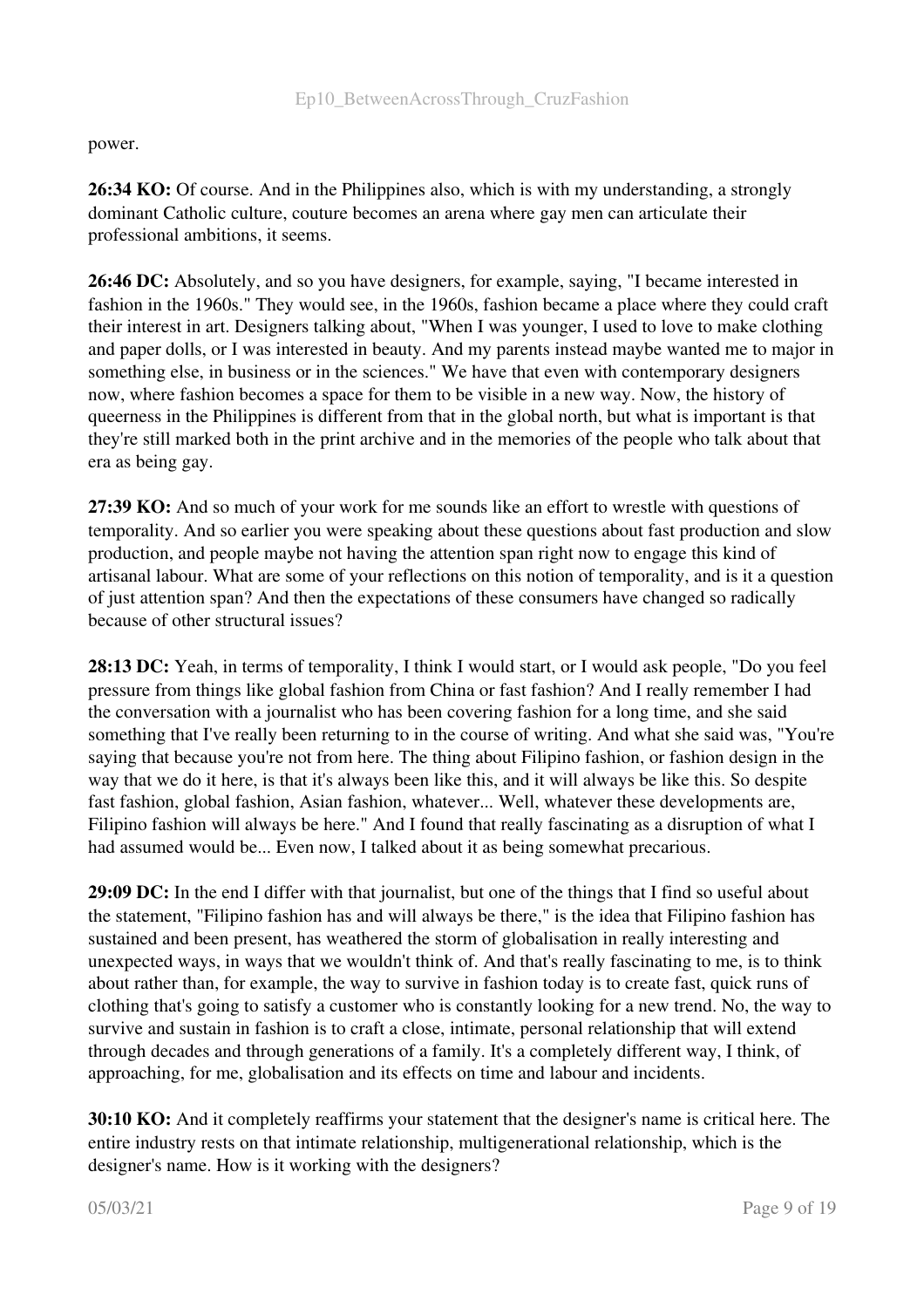30:26 DC: First of all, they're really interested in talking to people about their work, and they've been really welcoming to me. I did a lot of cold-reaching out to people. I think they enjoyed being able to talk about the history of fashion. And what often happened in initial meetings is that the designers themselves would connect me immediately to other people. So one of the things that's interesting about my conversations with these designers is that people are always curious like, "Okay, but it was really competitive, and I'm sure it must have been... People were gossipy or there was a lot of rivalry with the designers." And that's actually not what I encountered in terms of the conversations with the designers themselves. Competitive rivalries did come up over the course of my longer relationship with them. However, in a lot of the conversations, what they would often say is that we would start talking about their work and maybe five minutes in, they would say, "Who you should really talk to is my friend and colleague here." That it was constantly, "Let's create a giant ladder structure to help provide as much information as possible."

31:38 KO: I've always found in research that that's oftentimes thematically very different than this one, but in overlooked industries or industries that really want to be recognised, that there can oftentimes be a very warm welcome to an outside researcher who asks informative, very sincere questions.

31:53 DC: Yes, and I found that, too. And a lot of people were interested, too, in having someone have the resources to be able to dedicate to doing the archival research and to tracing the history and to connecting the stories together.

32:08 KO: 'Cause you speak about sustaining, which is oftentimes, at least how I understand it, very designer-focused, and I'd love to hear you speak more about that. But it also seems that through your research, there may be a collective interest in some sort of larger sustaining of the system or the industry or whatever, but could you say a little more about sustaining?

32:28 DC: Sure, absolutely. So sustaining is a word that came up when I was asking a very established designer about long-term goals for someone in fashion in Manila. And what the more established designers would often say would be, "What really matters in the business is your ability to sustain." So they would use words like "to endure" or "to last," to go beyond an initial noticing and to have a career that can extend through years and decades.

33:01 KO: And that's not just a financial distinction, it's not just to keep running.

33:04 DC: No, no, it's not just to keep running, it's also, I think, the idea of temporal lastingness or persistence. And so I became interested in thinking about how these designers discuss sustaining because it was really grounded in what I saw was the present in terms of a almost lateral lastingness or persistence that was different than what I was seeing in terms of other discussions of time. There have been many scholars who have now written about critiques of capitalism and time, and globalisation and time, it's moving towards constant acceleration or a linear movement. But a lot of these scholars, I think, talk about it in terms of rupture or breaking away. And so I became really interested in this idea of really lasting materially, relationally, and in terms of a business model.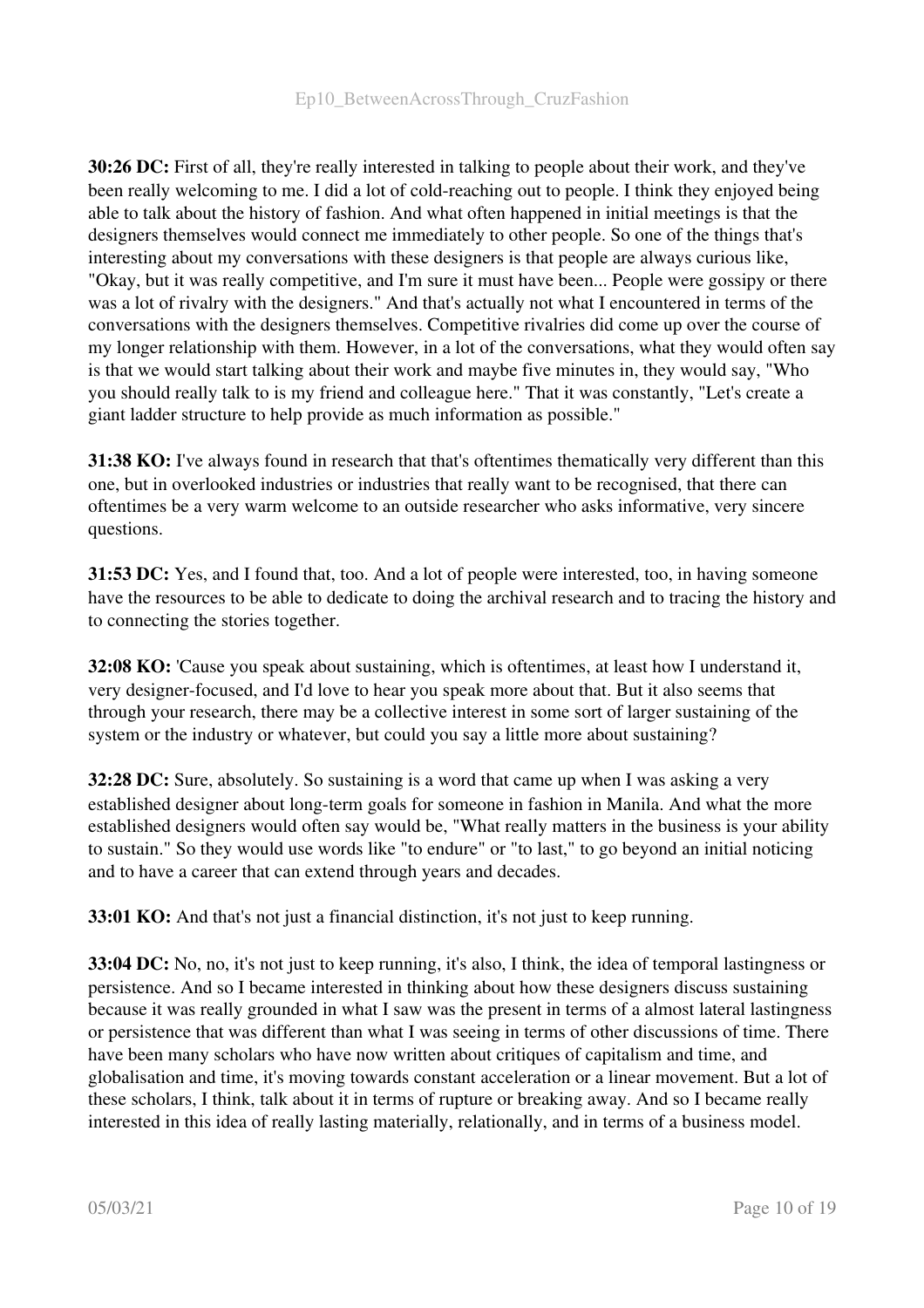33:58 KO: It makes perfect sense when you think about the kind of... Again, cultural survival is not the right word here, but it is about thinking through this industry, this couture as trying to establish a history, and maintain and sustain this respect for it. It's also struck me, and I don't know as a scholar, sustaining also seems like a metaphor for creative production that we would think as quite familiar. That it's not just about an initial idea, but a lifetime of creative production.

34:32 DC: Yes. And I think that's really critical for them. Although it's interesting, too, because so many of them don't have a brand attached to their name. A lot of them talk about their work as they will do this work, but when they're finished, they're not going to pass on their name to someone else, that it will be for their personal lifetime. There's not that sense, for example, that the brand of one of these designers is going to necessarily live on. So I think there's a real heightened awareness of the kind of work they can do in this moment.

[pause]

35:19 KO: I'm Kevin Lewis O'Neill and you're listening to the CDTS podcast. We're speaking from the Centre for Diaspora & Transnational Studies at the University of Toronto. The Centre works as an incubator for research across the humanities and the social sciences. We've been talking with Professor Denise Cruz from the department of English and Comparative Literature at Columbia University, exploring the themes of fashion, nationalism, and the aesthetics of power. We've talked about the precarity of an industry that for the western world is sometimes associated with cheap labour and disposable fashion, but has another equally important side, the artisanal labour of high fashion. So a big part of your work is looking at the transnational dimensions of Filipino fashion. Could you tell us a little bit about Toronto Fashion Week and Project Runway in terms of... In light of the transnational, or even just the mobile dimensions of Filipino fashion?

36:13 DC: Yes. So there are transnational elements to Filipino fashion in terms of designers who have travelled elsewhere, and in terms of designers who promote their work elsewhere. So there are travelling fashion shows for the Philippines. There was a show based here in Toronto called Canada Philippine Fashion Week. It was a celebrity designer charity event. That's no longer a regular event, although Filipino designers do travel elsewhere. But the idea of travelling fashion shows for the Philippines, it's actually something that has been in existence with Filipino fashion more generally for about, I would say four or five decades or since the 1960s, because the question for the fashion designers in the Philippines then was they were interested in entertaining the idea of, "Can we export this model globally?" They were fascinated with that. And so one of the things that they started to do was they started to do these fashion shows, which were immensely popular in Manila and other areas of the Philippines.

37:25 DC: So there was a show called Fashion on Wings, where eight different designers actually travelled, did the touring fashion show through different regions of the Philippines. And it's fascinating to see what happened to these shows because they accorded immense audiences. So I'm talking, the final show was that Araneta Coliseum, which is the same place where Muhammad Ali's, the Thrilla in Manila fight was. So that same Coliseum fills to 25,000 people watching the last night of a fashion event in the 1960s. And it is amazing to see the photos documenting that event. So once this idea of what I call the fashion palabas, and palabas is a word in Tagalog that means show and spectacle. This travelling palabas, they think, "Okay, it worked in this national sense, can it work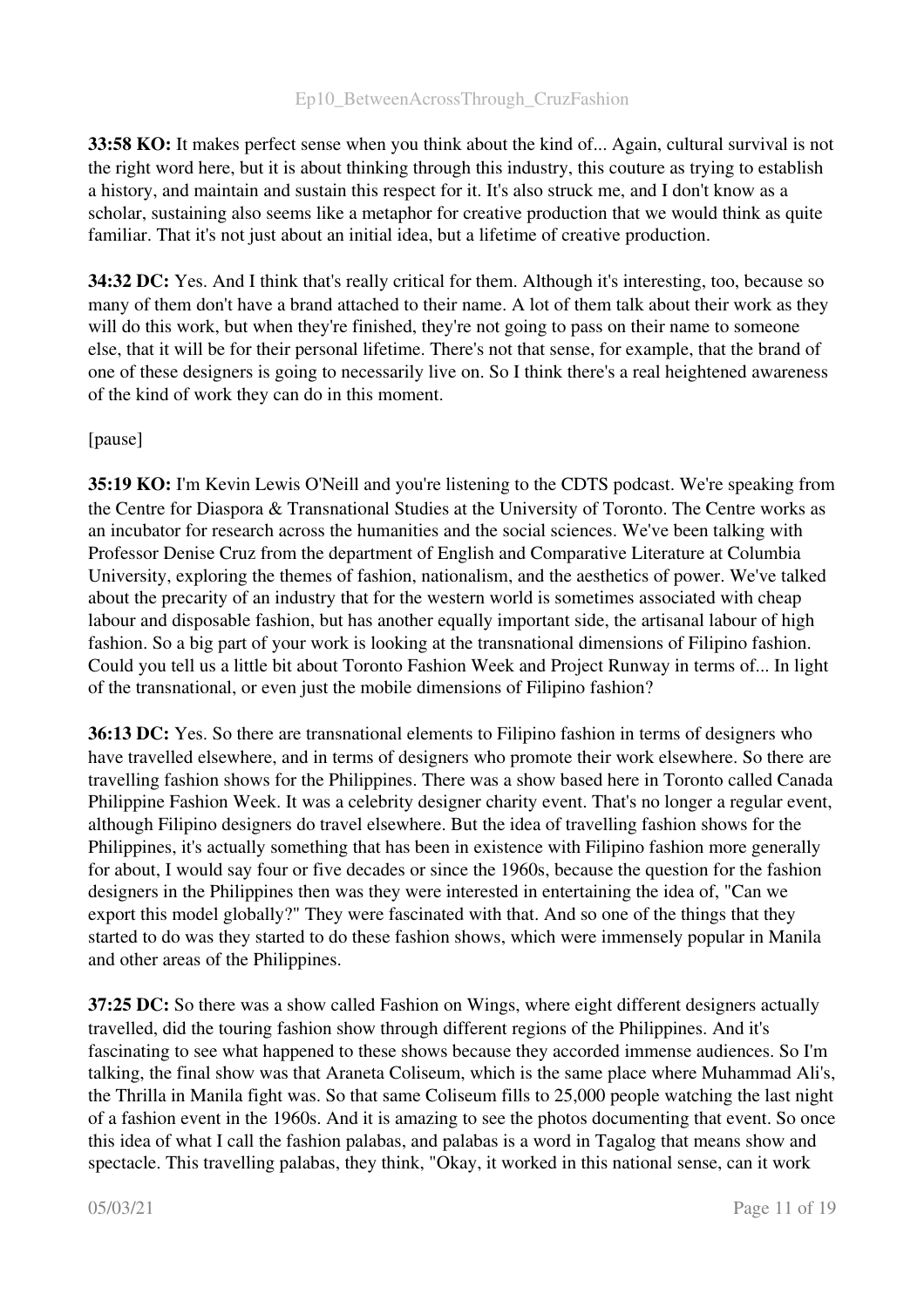internationally in the Philippines?" And so then they start doing shows at the world's fair or in New York or Seattle.

38:25 KO: But at the world's fair, it would be reframed entirely.

38:27 DC: Oh yeah, totally. So the context is different and this is where the reframing is fascinating and that I think has long-term ramifications. Okay, so the travelling fashion shows within the Philippines, it's accompanied by a press discourse or a media fascination with these designers and also with the models, because part of it was seeing these models in these very glamorous gowns. So people know these names. But when you export to a place like the United States, you don't have that prior knowledge of the Filipino designer. So then what becomes the most marketable are things like embroidery or fabric.

39:05 KO: Oh, wow.

39:06 DC: So interestingly, I think, part of what I try to document is the ways in which the travelling international fashion show, you get the shift that ends up having long-term repercussions away from design and aesthetics of design instead to labour in terms of technique with embroidery, in terms of the creation of a textile that isn't available in North America.

39:32 KO: So it's something like from fashion to folklore, that it gets repurposed in a way.

39:37 DC: Yes. Absolutely, yes, yes, and there's other scholars who have talked about this but I think that's absolutely true, like what happens when this local cultural practice travels elsewhere without that context, how do people conceive of it or react to it? So now if you go to Manila, and if you were there in, say, the last 10 years, you would know that Project Runway was a show, of course, popular here and elsewhere. So they have a Project Runway Philippines...

#### 40:03 KO: Excellent.

40:04 DC: With a cast, where there's a mentor designer, there's a cast of judges, there is a supermodel host, and they work with local designers, and it's the exact same model. So if you were to come to that new, you would think maybe, "Oh this is a show that has been imported from the global north into the Philippines.," No, actually, that show, that model may have been in existence elsewhere but the interest in it has a longer historical arc, in which the fashion palabas became a cultural entertainment that could attract 25,000 paying customers to fill a coliseum.

40:41 DC: There's this 1960s article that says, "I think that fashion may have deposed basketball as the Philippines' preferred form of national entertainment."

40:50 KO: That is extraordinary.

40:51 DC: Yeah.

40:51 KO: That is extraordinary. And so then Project Runway emerges in the Philippines... You're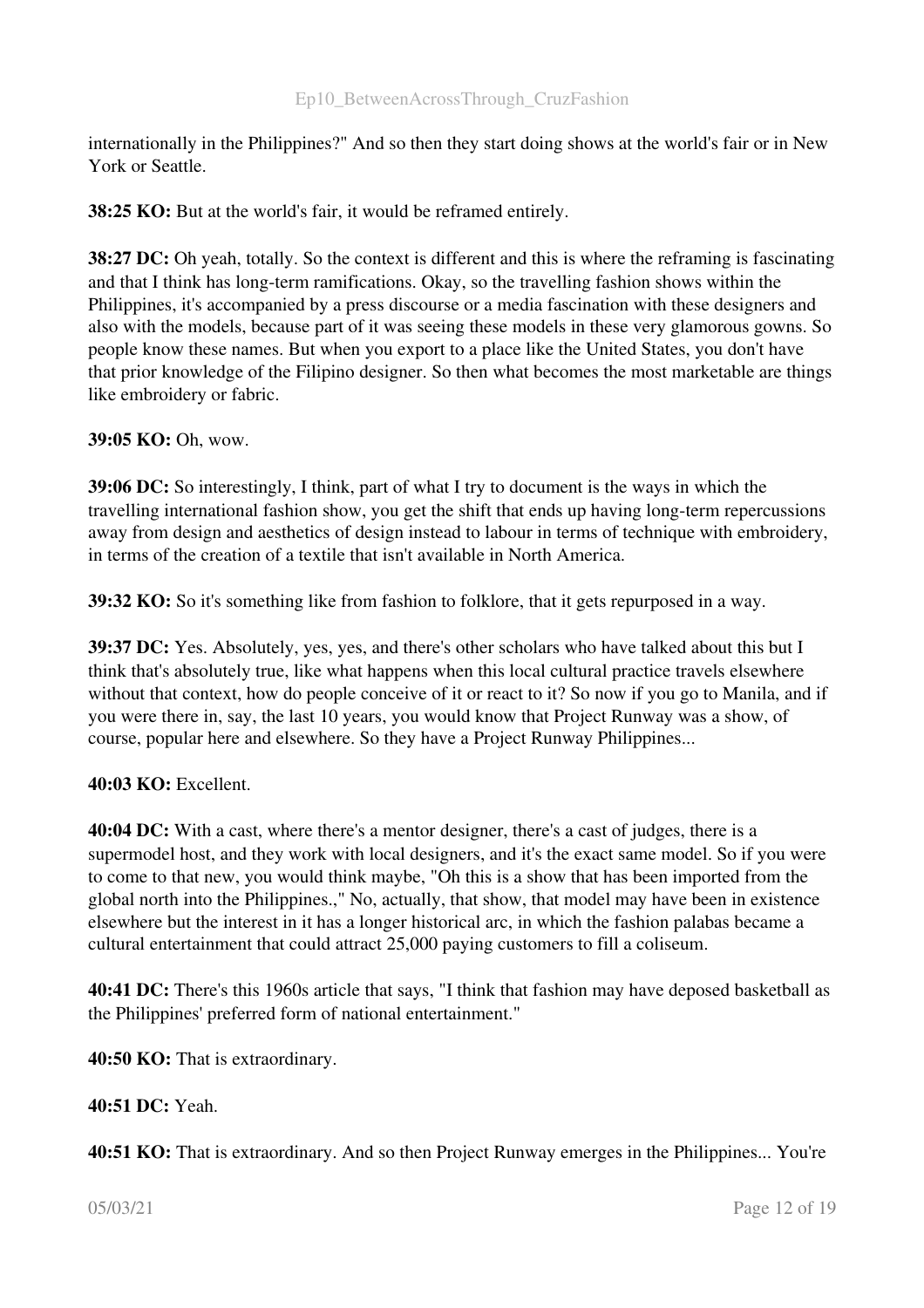right, so it's based on this longer history of interest in fashion, this effervescent excitement about fashion that is at least 50 years old, though then it becomes packaged in this easily reproducible... I mean almost, it's not fast fashion but the form of entertainment is quite speedy and in its reproduction, it's almost off-the-rack television that's battling with this really high-end elite couture. That's fantastic.

41:23 DC: Right, there's longer history. And so there's all kinds of repackaging, I mean, Imelda Marcos is globally famous, of course, for being one of the most prominent political figures to wear Filipino designers when she travelled. And one of her signature dresses, it's called the terno, it has these large butterfly... They're called butterfly sleeves. And so she becomes iconic in fashion. And so Imelda Marcos is someone that even the younger generation of people in the Philippines refer to. So people have been in fashion for a long time, what they're interested in is... Okay, Imelda Marcos, the younger generation remembers her, but she was actually capitalising on this longer history of fashion and spectacle of the connection between beauty and power and intimacy.

42:12 KO: And the system extends all the way to North America with Toronto Fashion Week. And so, Toronto Fashion Week, or at least, Filipino Fashion Week, is that what...

42:20 DC: Oh it's called Canada Philippine Fashion Week. So Toronto has a Fashion Week, so Fashion Week is a marketing event that people attribute to Eleanor Lambert, who is this New York publicist, basically, who said, "Okay, how are we going to attract US consumers to US designers rather than in Paris?" And so she comes up with the idea of what she calls Press Week. And you invite buyers and press representatives and fashion influencers, it's a very curated audience. And then you have designers show their collections, okay? Now there are Fashion Weeks everywhere, in places like Toronto, or Phoenix, Arizona, for example... All over the world because it's become now a tourist event in which people recognise that people who are interested in fashion, you can get people to come to the city in order to participate in Fashion Week. The difference is that these events are ticketed and available to the public.

43:19 KO: And that's strange because in the past I would have to be invited. I would have to be in the circle, but now anyone, even me...

43:26 DC: Now anyone can be invited.

#### 43:27 KO: Right.

43:28 DC: So it's still the case in Paris where that's not... You cannot buy a ticket to Paris. You can through, I guess, various agencies, but the process in Paris, for example, is still you need to be accredited, you actually have to have an address in Paris to get an invitation. So Canada Philippine Fashion Week was not an event in which, for example, a buyer will go and buy and place an order that will later be filled. It was primarily for Filipinos in the diaspora, who wanted a connection to a practice that they either remember, or are familiar with, or know of. They wanna see Filipino designers. And for that reason, Canada Philippine Fashion Week looks very different than Fashion Week in the US.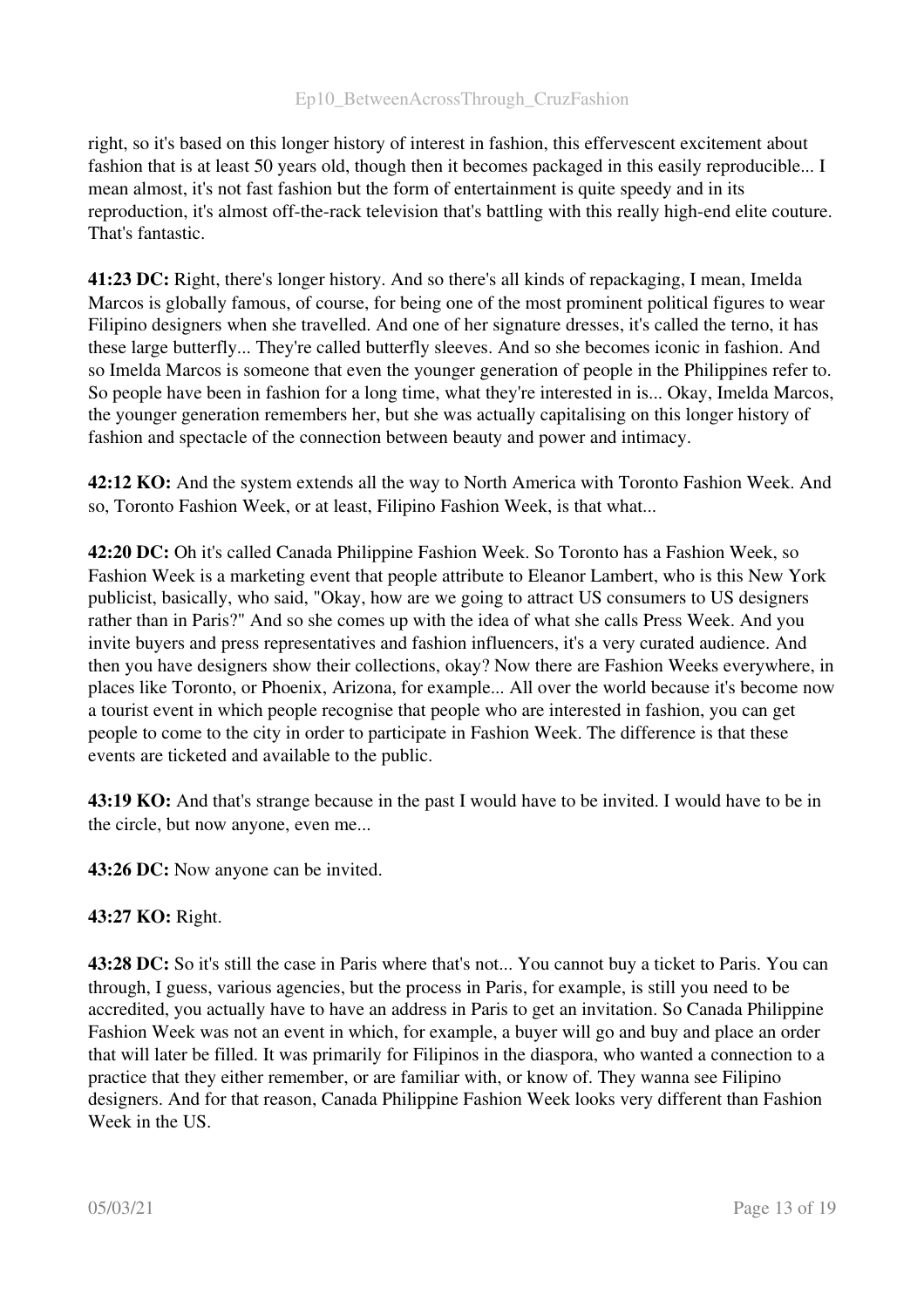44:12 KO: And then how did it go in Toronto? You spoke a little bit about the difficulty of moving these shows outside of the bounds of the nation state with reception. How did it go?

44:25 DC: It's interesting because in part one of the things that the event did was it highlighted the diversity of, I would say, the Filipino community in Toronto. And so there was parts of that community that has been here for a long time, and there was also people in their 20s and 30s who now have their own careers and have a disposable income. There is also, of course, the large diasporic caregiver community in the Philippines. So there were all these various components of the Filipino community there. And again, this was to raise money for charity. But the tickets were also scaled, so there was a more affordable show all the way up to the final finale show.

45:10 KO: Filipino fashion here in Canada, I assume can be an engine for community building, but maybe it's also a moment that would accentuate some differences.

45:22 DC: Yes, and that's absolutely the case in terms of what I saw with Canada Philippine Fashion Week, which was supposed to be a celebratory event. So the idea was that you would go and you would see these designers and this show, you would participate, again, in this elite form of entertainment. Canada Philippine Fashion Week, as an event, was also different because it was really promoting the Philippines as a tourist site, so it was sponsored in part by Philippine Airlines. There were images of islands on screens in the background. There was a moment when you sang the Philippine national anthem. There was food involved, there was a roasted pig that went down the runway at one point, because it was a community event.

46:06 KO: So tell me that again, a roast pig down the runway?

46:10 DC: Right. So they called it... So at the first show, it was an event that coincided with celebration of Philippine nationalism, and so there were references to Jose Rizal, who was an important literary figure in the Philippines. There was a moment where everybody sang the national anthem. There was much talk about celebrating the Philippines with pride and with style. And for this kind of community event, really essential always in terms of Filipino culture is the food. And so at a break, in-between the display of fashion, the MC got up and said, "Okay, now we are going to have what you call the Parade of Lechon," which was parade of roasted pig. And so this fully dressed roasted pig comes down the runway and people are taking photos of it, and the audience quite enjoyed that moment. And then they passed out takeout containers of the pig for people to eat while you watched the show.

47:15 DC: And so on one hand, that is not something that would happen at a fashion show in Manila, so it speaks in part to the diasporic context and to the different community who would be attending that event. That event was also, again, supposed to be celebratory, so there were performances involved. And one of the performers sang a song. And to introduce the song, she said, "I would like to dedicate this to the many Filipinos throughout the world who are caregivers." And in that moment, it was this interesting reminder of the presence of global Filipino labour, which on one hand, and this is how I talk about it in the article related to this, is that it's a highly visible story in terms of the figure that is going to come up is the, in many cases, the caregiver. Yet at the same time, within the City of Toronto, that labour is displaced and rendered invisible. So it was a moment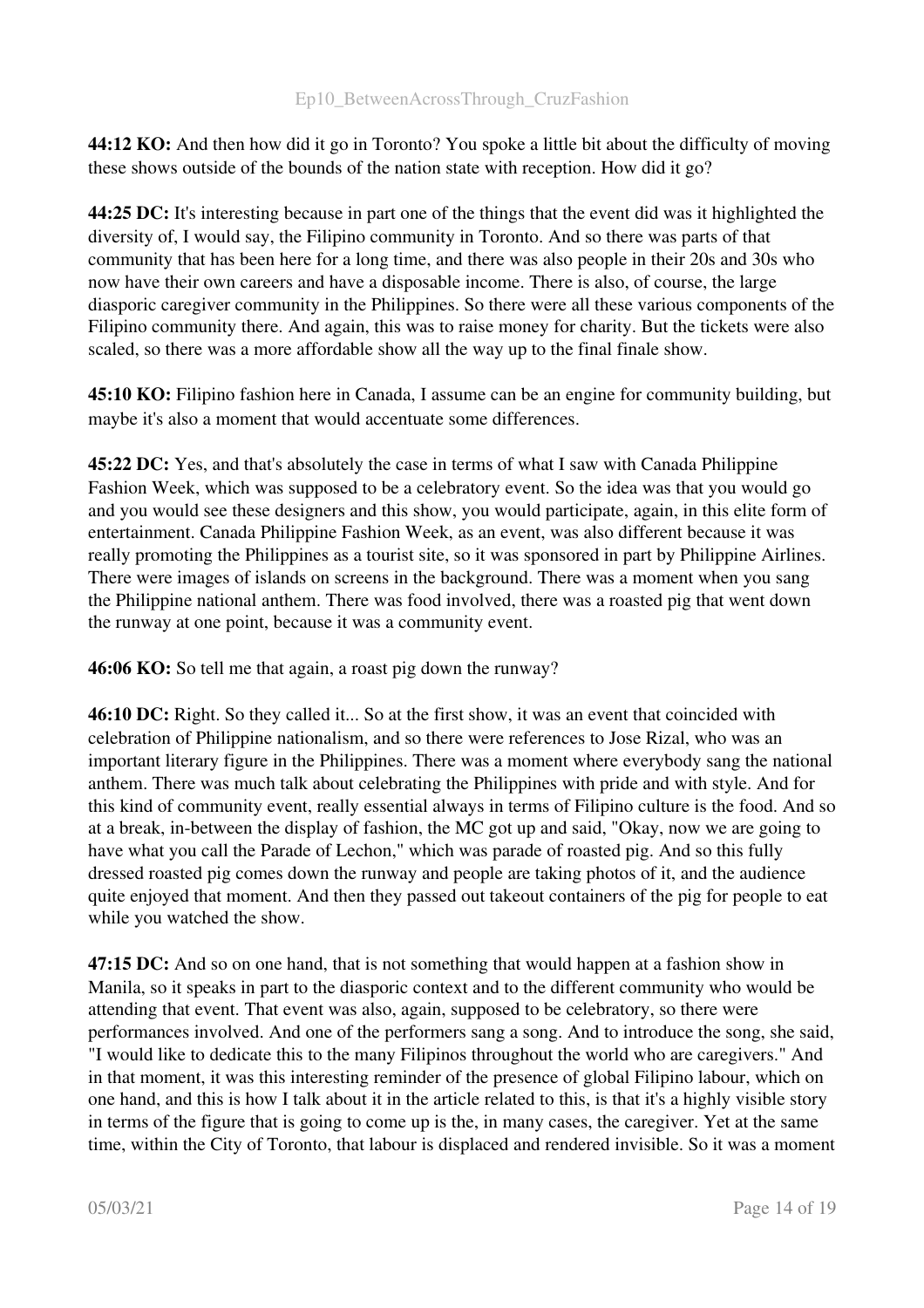of conflict in that space where a community was being asked to recognise members who are a part of that community, but not all of the community necessarily wanted to talk about that because it was supposed to be a celebratory national event.

48:37 KO: And it seems that in your research, fashion is a form of labour, but it's also a kind of aspirational endeavour. So when a journalist says, "There was Filipino fashion in the past, there it is right now, and will always be there." That seems to be both a statement of fact but also an aspiration, almost like a political project. And so I can imagine that when the complexity of a community gets recognised in a fashion event which was supposed to be aspirational, that there could be some pushback.

49:10 DC: Yes, yeah. So there is definitely... And that definitely, I think, happened, or you could see it visibly in terms of my perception of the emotional reaction of the people in the audience, their enthusiasm for, say, "Let's all sing a Filipino song that we all know and love," to this moment where, "Let's dedicate the next song to caregivers," was quite... There was a quite different feeling in the room.

49:34 KO: Yes. And then so back in Manila when this fashion event filled the stadium, I assume that was a fairly diverse crowd also.

49:46 DC: Also because they were ticketed. And so the other thing, because... Okay, so it's important to know that usually for a fashion wave, there's a time lag. So there's a time lag of, say, three months in which people will buy, but then they know that that isn't going to be available to consumers for a few months. These kinds of fashion shows in which 25,000 people were attending were very, very different because it's before that ready-to-wear model existed. Again, this is the 1960s, the early 1960s when this was happening. The audience was comprised of people who are hearing about fashion, who are interested, who maybe wanna participate in this elite cultural practice.

50:28 KO: Right. I wanna talk a little bit again about the designers and the specificity of the designer's name and the reputation of each designer. I understand that at this point in your research, you've decided not to use the names of designers, which isn't unusual for ethnographic and archival research in terms of preserving anonymity.

50:52 KO: It's slightly interesting in that sense that they're presumably elite public figures, though the more I hear about fashion and couture in the Philippines, it seems that the ecosystem is so... Sensitive is the wrong word, but... And volatile certainly isn't, but someone's name is their entire livelihood.

51:09 DC: Absolutely.

51:09 KO: So I wonder, could you talk us through a little bit about questions of anonymity in the research.

51:15 DC: And that was a really difficult question because one of my interviewees actually asked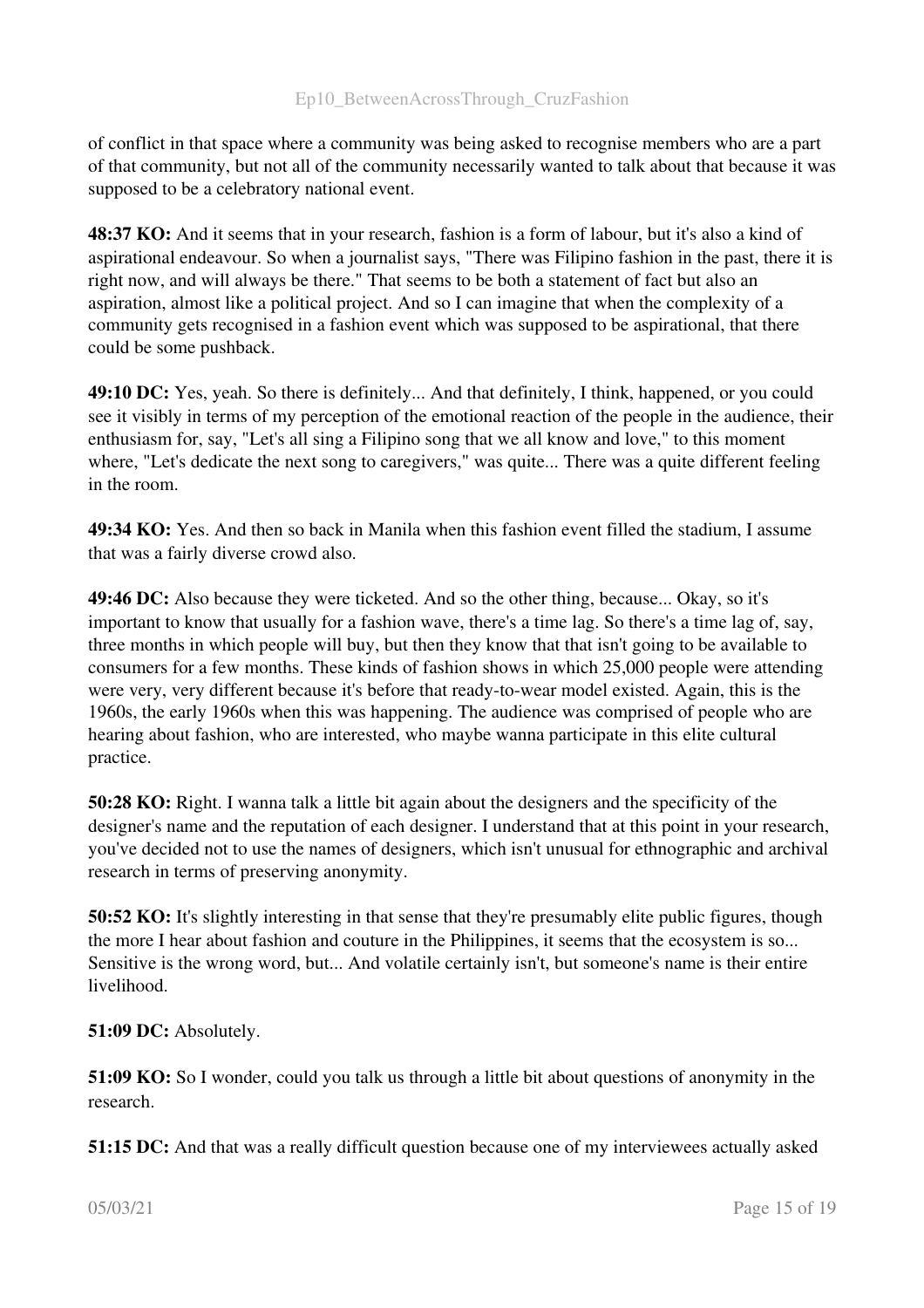me, "Okay, you're writing the history of Philippine fashion, I'm gonna talk to you, but you're not gonna use my name in the actual writing." So it's really... It was a hard decision for me, 'cause on one hand, I want to recognise certain designers, so for the historical parts of the book, absolutely there are designers' names. But for the chapters that really delve into the contemporary dynamics, because as you're talking about, it is a very delicate ecosystem. And in terms of designers' reputations, it's so carefully guarded that I was worried about... Being able, for a designer, to speak candidly with me, about, say, the process through which the designer works with a client, that's something that I had to be really careful of. But it wasn't just the names, right? 'Cause one of the things, too, in terms of, how does a designer craft recognition? Okay, so for example, there are designers who have a long history with a certain kind of style or technique, and so when somebody sees their gown in public, you can know who that designer is based on that technique.

52:27 DC: So maybe it's a certain kind of embroidery or a certain kind of draping of a dress, a certain line, a certain kind of embellishment, okay? And so I also had to be careful in terms of anonymity, of naming various practices. So sometimes what I end up doing is talk about people in terms of accumulated identities, because in order to say I talked at length about a certain style or technique of production, people would know exactly who I'm talking about.

52:55 KO: So it's like a composite colour or something, it's to make sure that the identity... And what's powerful here is that someone like me who will obviously read the book and learn a great deal, won't know much at all and won't identify anything, but you're in a position which many academics don't find themselves, where your informants will read the book.

## 53:16 DC: Yes.

53:16 KO: And that seems to be the very, very specific audience that you're trying to be respectful towards.

53:22 DC: Yes, absolutely. And that's been really challenging, it's been exciting and challenging at the same time. How do you represent the complexity of this world in a detailed and specific way that will come alive for people who aren't familiar with it, but how do you also honour the actual practices of the people who are living there?

53:42 KO: And 'cause you have also a piece of your life or family in this industry, that it's about maintaining the relationships that you're cultivating and that your family has cultivated. As fading out from this conversation, why do you find the labour of the designers, in particular, so compelling with this research?

54:06 DC: They're in this very interesting position in part because they're highly visible, a number of the designers I've spoken with do identify as gay, they have a level of celebrity, and so that's one population. There's also a population of women designers, who also within the local story of Filipino fashion, that story has also been under-told because the gay celebrity designer is the one that has acquired a lot of public attention. So these two populations, I was really interested in exploring. And I think those two populations only emerged when I looked at the designer. And so it was a combination, I would say, of my own interest in telling the story and also frankly of access to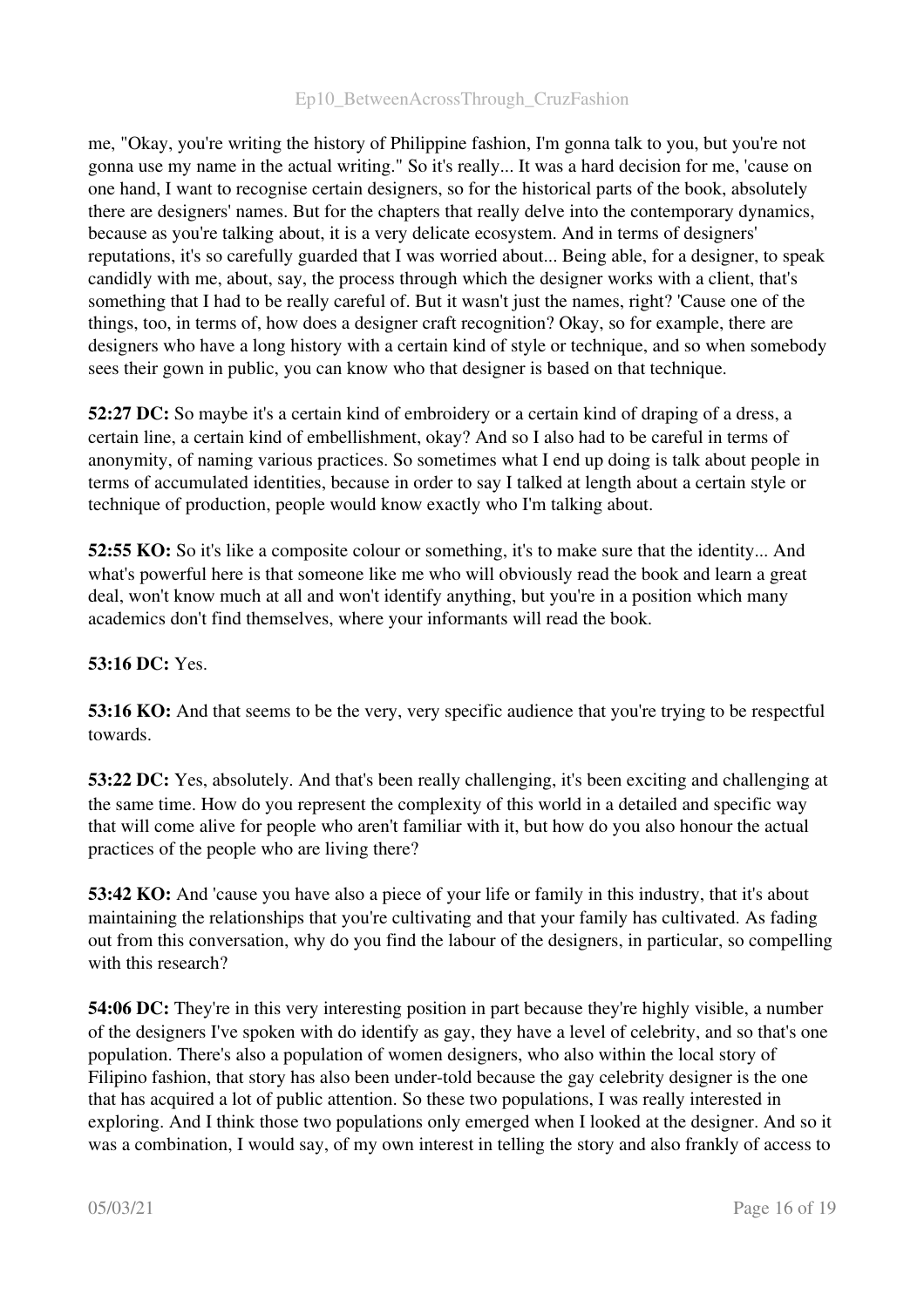them.

54:56 KO: Having been raised in the United States, does your, for lack of a better word, Americanness, help in the fieldwork? Is it seen as an advantage, an edge? The Americanness thing always plays differently.

55:13 DC: Right. I would say it is not seen as an edge.

55:17 KO: It could not be.

55:18 DC: I'm very clearly marked as an outsider. And I guess it's an edge in that they see me as someone with scholarly and genuine interest in the work, who has enough of a connection to it and enough of a professional and scholarly interest in it that they want to be able to tell me this information. But, for sure, I would say that I'm marked as an outsider, and part of what was difficult was also being able to pass in these fashion events...

55:47 KO: I'm sure.

55:47 DC: As somebody of this world.

55:50 KO: So pass as in, so you have to buy nicer fieldwork clothes than I do. And I...

55:57 DC: Sure. Yeah. So I remember when I was working with one of my research assistants, when I was giving her instructions about things that she might wanna bring to the Philippines, and one of them, I asked her, "Do you have a floor-length gown?"

56:10 KO: That's absurd.

56:11 DC: "Because we will need that for the events that we're going to attend."

56:14 KO: "Pack it."

56:14 DC: Now, the reason why I know that is that early on in my research, I was invited to a fashion show that was at the opening of a ballroom, this was a cocktail hour, okay? And so I arrive at this event and I'm wearing a dress that my uncle has designed for me. And it's a beautiful, welldraped, a perfectly executed teal above-the-knee cocktail dress. And I come into this event and everyone there is wearing floor length gowns, their hair's done up, there's a red carpet, there's an incredible amount of jewellery, impressively, professionally-applied makeup. And I'm instantly marked as an outsider, or someone who has forgotten that this is the mode of dress in the Philippines, in terms of social events. And it ended up working out fine because I was able to... The marking of myself as an outsider, people are very kind in that, so no one shuns you if you're... It was not my experience that I was shunned for what I was wearing, but certainly there was greater care and attention because I had to be in these events.

57:23 KO: And then so back in Manilla, being completely aloof can be helpful in the field. So that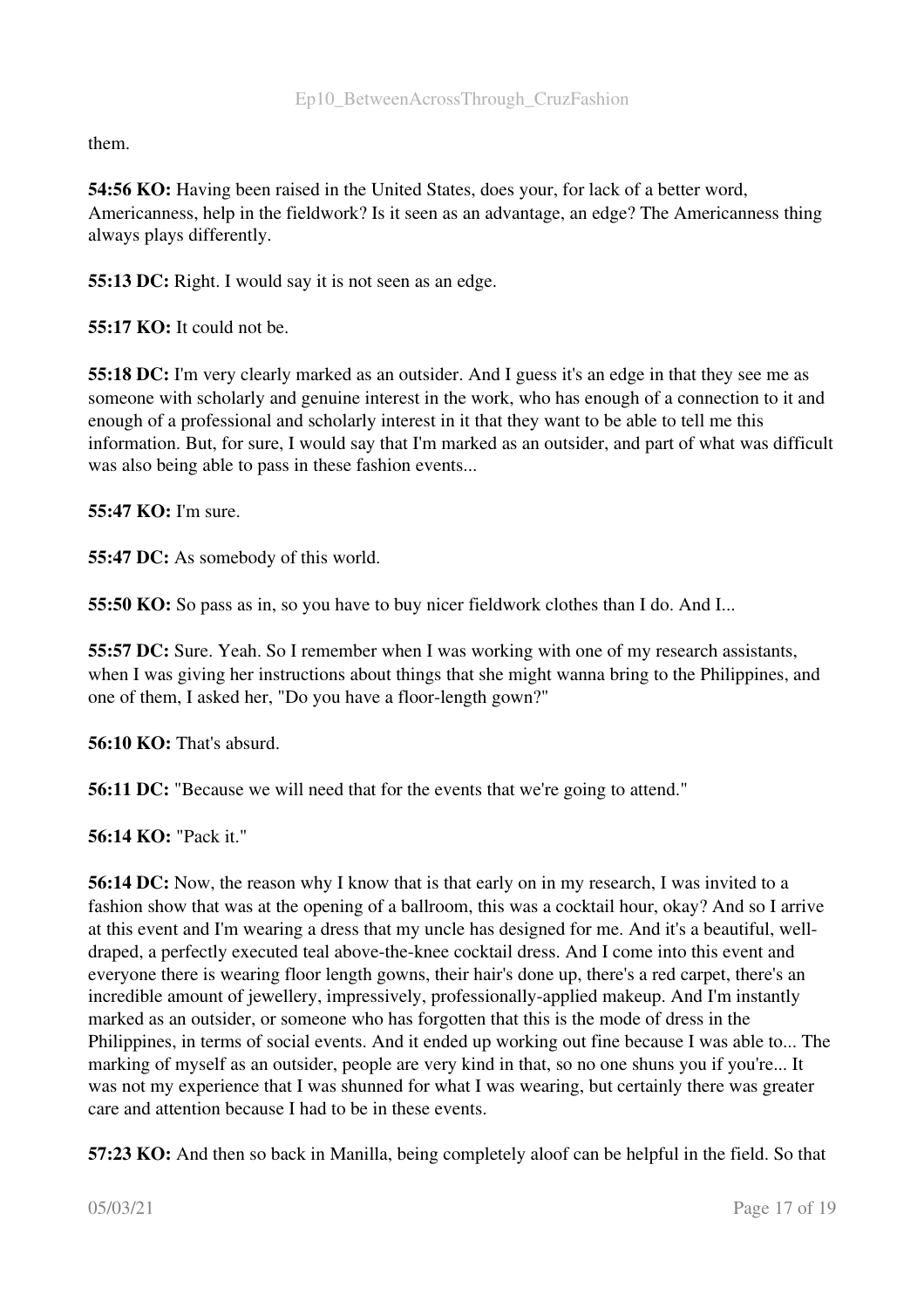maybe is not... Maybe you got more interesting stuff because of it.

57:32 DC: Right. Yes. I think in part, my inability to pass sometimes was helpful because then they approached it quite generously.

57:42 KO: That's great. Thanks so much for joining.

57:45 DC: You're welcome.

57:48 YR: That was Professor Kevin Lewis Neal in conversation with professor Denise Cruz from Columbia University. On our next episode, we'll talk to Professor VK Preston, and we'll ask the questions, "Can you appropriate dance?" And, "What did 17th-century ballet have to do with protesting against colonialism in Peru?" Please subscribe on your favourite app so you won't miss it. This monthly podcast was brought to you by The Centre For Diaspora and Transnational Studies at the University of Toronto. I am Yana Romero. Thank you for listening and joining the conversation.

[music]